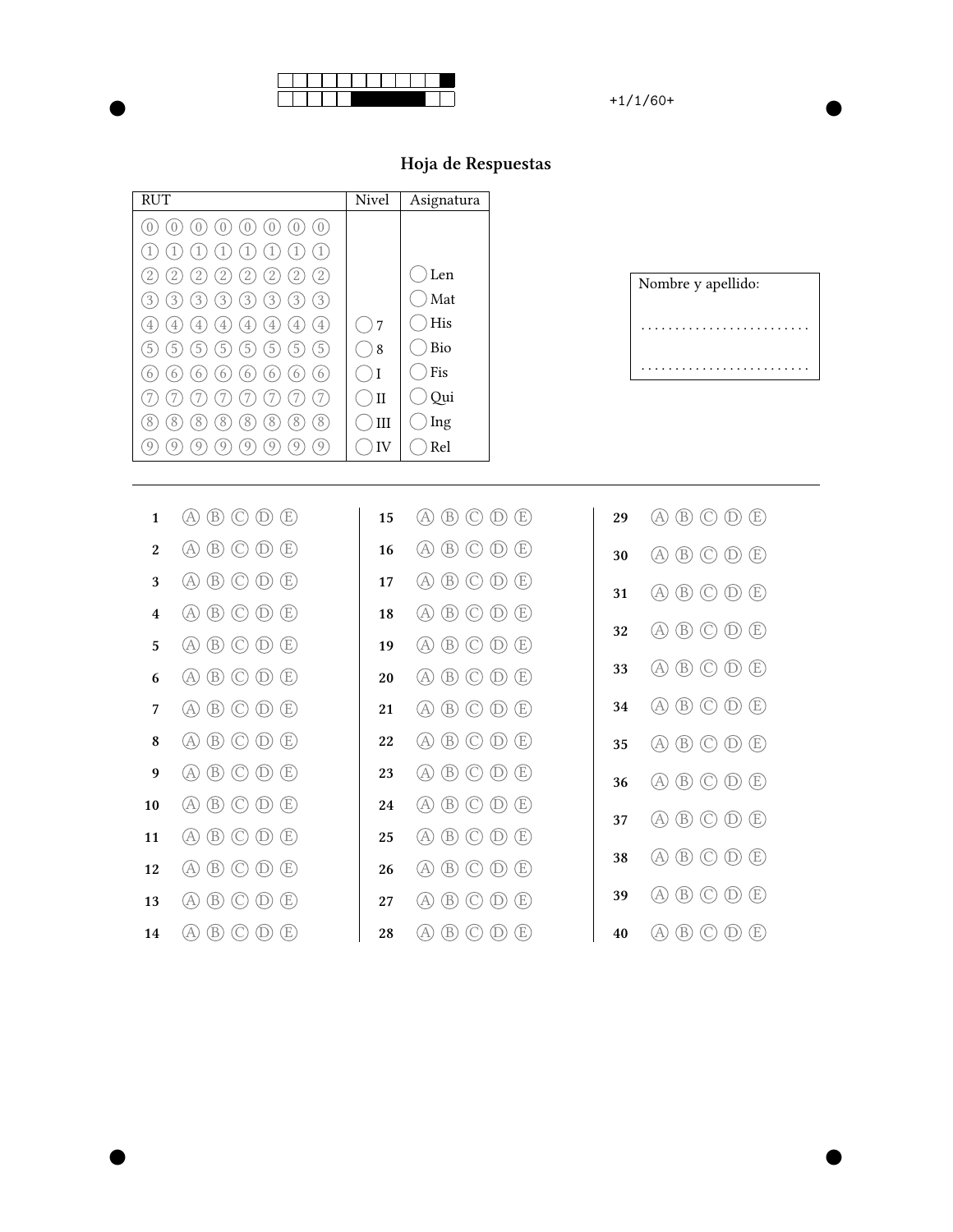|  |  |  |  |  | . . |  |
|--|--|--|--|--|-----|--|

|                       | <b>RUT</b>                                                                                                                                                                                | Nivel                                                               | Asignatura                                                                                                                           |                     |                                                                              |
|-----------------------|-------------------------------------------------------------------------------------------------------------------------------------------------------------------------------------------|---------------------------------------------------------------------|--------------------------------------------------------------------------------------------------------------------------------------|---------------------|------------------------------------------------------------------------------|
| $\circledcirc$<br>(1) | $\circled{0}$<br>$\circled{0}$<br>$\circledcirc$<br>$\circled{0}$<br>$\circledcirc$<br>$\circled{0}$<br>$\left( \mathrm{1}\right)$<br>(1)<br>$\hat{1}$<br>(1)<br>$\left( 1\right)$<br>(1) | $\circledcirc$<br>$\textcircled{\scriptsize{1}}$                    |                                                                                                                                      |                     |                                                                              |
| $\circled{2}$         | 2)<br>2<br>$\widehat{2}$<br>2)<br>2,<br>(2)                                                                                                                                               | 2                                                                   | Len                                                                                                                                  |                     | Nombre y apellido:                                                           |
| 3                     | 3<br>3<br>3)<br>3<br>(3)<br>3)                                                                                                                                                            | 3                                                                   | $\operatorname*{Mat}% \nolimits_{\mathbb{Z}}\left( \mathbb{Z}^{\Sigma\left( 1\right) }% ,\mathbb{Z}^{\Sigma\left( 2\right) }\right)$ |                     |                                                                              |
| $\bigcirc$<br>(5)     | $\left( 4\right)$<br>$\widehat{4}$<br>$\binom{4}{5}$<br>$\mathcal{A}$<br>$\left( 4\right)$<br>$\left( 4\right)$<br>(5)<br>5<br>5)<br>(5)<br>5)<br>(5)                                     | $\circled{4}$<br>7<br>(5)<br>$\rightarrow$<br>8                     | His<br>Bio                                                                                                                           |                     |                                                                              |
| $\circledcirc$        | 6<br>6<br>6<br>6<br>6<br>$\odot$                                                                                                                                                          | 6<br>$\Box$                                                         | Fis                                                                                                                                  |                     |                                                                              |
| 7                     | $\widehat{Z}$<br>T.<br>T,<br>7,<br>7)<br>7)                                                                                                                                               | 7)<br>$\left( \begin{array}{c} \end{array} \right)$<br>$\mathbf{I}$ | Qui                                                                                                                                  |                     |                                                                              |
| (8)                   | (8)<br>(8)<br>(8)<br>(8)<br>(8)<br>(8)                                                                                                                                                    | (8)<br>$\Box$                                                       | Ing                                                                                                                                  |                     |                                                                              |
|                       | $\circledcirc$<br>$\circledcirc$<br>$\circledcirc$<br>$\circledcirc$<br>$\circledcirc$<br>$\circledcirc$<br>$\circledcirc$                                                                | $\circledcirc$<br>$\bigcirc$ IV                                     | Rel<br>$\rightarrow$                                                                                                                 |                     |                                                                              |
|                       |                                                                                                                                                                                           |                                                                     |                                                                                                                                      |                     |                                                                              |
|                       | $(A)$ $(B)$ $(C)$ $(D)$ $(E)$<br>$\mathbf{1}$                                                                                                                                             | 15                                                                  | $(B)$ $(C)$ $(D)$ $(E)$<br>(A)                                                                                                       | 29                  | $(B)$ $($ $)$ $($ $)$ $($ $)$ $($ $)$ $($ $)$<br>A)                          |
|                       | $\circled{B}$<br>$\circled{D}$<br>$\circled{E}$<br>A)<br>$\odot$<br>$\boldsymbol{2}$                                                                                                      | 16                                                                  | $\circled{B}$<br>$\odot$<br>$\circledD$<br>@                                                                                         | $\mathbb{E}$<br>30  | $B$ $C$ $D$ $E$<br>$\circled{A}$                                             |
|                       | $\circled{B}$<br>$\odot$<br>$\circled{D}$<br>$\circled{E}$<br>$\circled{A}$<br>3                                                                                                          | 17                                                                  | $\circled{B}$<br>$\circled{c}$<br>$\circled{D}$<br>(A)                                                                               | $\circled{E}$<br>31 | $B$ $C$ $D$ $E$<br>$\circledA$                                               |
|                       | $\circled{B}$<br>$\circledcirc$ $\circledcirc$ $\circledcirc$<br><b>A</b><br>4                                                                                                            | 18                                                                  | (B)<br>$\circled{c}$<br>$\circled{D}$<br>@                                                                                           | (E)<br>32           | $B$ $C$ $D$ $E$<br>$\circledA$                                               |
|                       | $\mathcal{A}$<br>$\mathcal{B}$<br>$\odot$<br>$\circled{D}$<br>$\mathbb{E}$<br>5                                                                                                           | 19                                                                  | $\circled{B}$<br>A)<br>$\odot$<br>$\circled{D}$                                                                                      | $\mathbb{E}$        |                                                                              |
|                       | $\circled{D}$<br>$\circled{B}$<br>$\odot$<br>$\mathbb{E}$<br>A)<br>6                                                                                                                      | 20                                                                  | $\circled{B}$<br>$\circled{c}$<br>$\circled{D}$<br>A)                                                                                | 33<br>$\mathbb{E}$  | $B$ $O$ $D$ $E$<br>A)                                                        |
|                       | $\circledR$<br>$\odot$<br>$\circled{D}$<br>$\circled$<br>A)<br>7                                                                                                                          | 21                                                                  | $\circled{B}$<br>$\circledcirc$<br>$\circledD$<br>@                                                                                  | $\mathbb{E}$<br>34  | B O D E<br>@                                                                 |
|                       | $\circled{B}$<br>$\odot$<br>$\circledD$<br>$\circled{E}$<br>$\circled{A}$<br>$\bf 8$                                                                                                      | 22                                                                  | $\circled{B}$<br>$\circled{c}$<br>$^{\circledR}$<br>$\circled{A}$                                                                    | $\circled{E}$<br>35 | $B$ $C$ $D$ $E$<br>A)                                                        |
|                       | $\mathcal{B}$<br>$\circledcirc$ $\circledcirc$ $\circledcirc$<br>$\left(\overline{A}\right)$<br>9                                                                                         | 23                                                                  | $\circled{B}$<br>$\circled{D}$<br>(A)<br>$\circled{c}$                                                                               | (E)<br>36           | $\circled{B}$<br>$\odot$ $\odot$<br>(E)<br>(A)                               |
|                       | $\circled{B}$<br>$\circled{D}$<br>$\mathbb{E}$<br>A)<br>$\odot$<br>10                                                                                                                     | 24                                                                  | $\mathcal{B}$<br>$\odot$<br>$\circled{D}$<br>A)                                                                                      | $\mathbb{E}$<br>37  | $(B)$ $($ $)$ $($ $)$ $($ $)$<br>$\circled{E}$<br>@                          |
|                       | $\circled{B}$<br>$\odot$<br>$\circled{D}$<br>$\mathbb{E}$<br>$\circled{A}$<br>11                                                                                                          | 25                                                                  | $\circled{B}$<br>$\circled{D}$<br>@<br>$\odot$                                                                                       | $\mathbb{E}$        |                                                                              |
|                       | $\circledB$<br>$\circled$<br>$\circled{c}$<br>$\circled{D}$<br>$\circled{A}$<br>12                                                                                                        | 26                                                                  | $\circledcirc$<br>$\circled{B}$<br>$\circledD$<br>(A)                                                                                | 38<br>$\circled{E}$ | © D E<br>$\circled{B}$<br>(A)                                                |
|                       | $\circled{B}$<br>$\circled{c}$<br>$\circled{D}$<br>$\circled{E}$<br>$\circled{A}$<br>13                                                                                                   | 27                                                                  | $\mathcal{B}$<br>O<br>D)<br>(A)                                                                                                      | 39<br>$\mathbb{E}$  | $\circledB$<br>$\odot$<br>$\circledD \circledE$<br>$^\textcircled{\text{A}}$ |
|                       | $\circled{B}$<br>$\circledcirc$ $\circledcirc$ $\circledcirc$<br>@<br>14                                                                                                                  | 28                                                                  | $(B)$ $(C)$ $(D)$<br>A)                                                                                                              | $\mathbb{E}$<br>40  | $\circledB$ $\circledD$ $\circledB$<br>(A)                                   |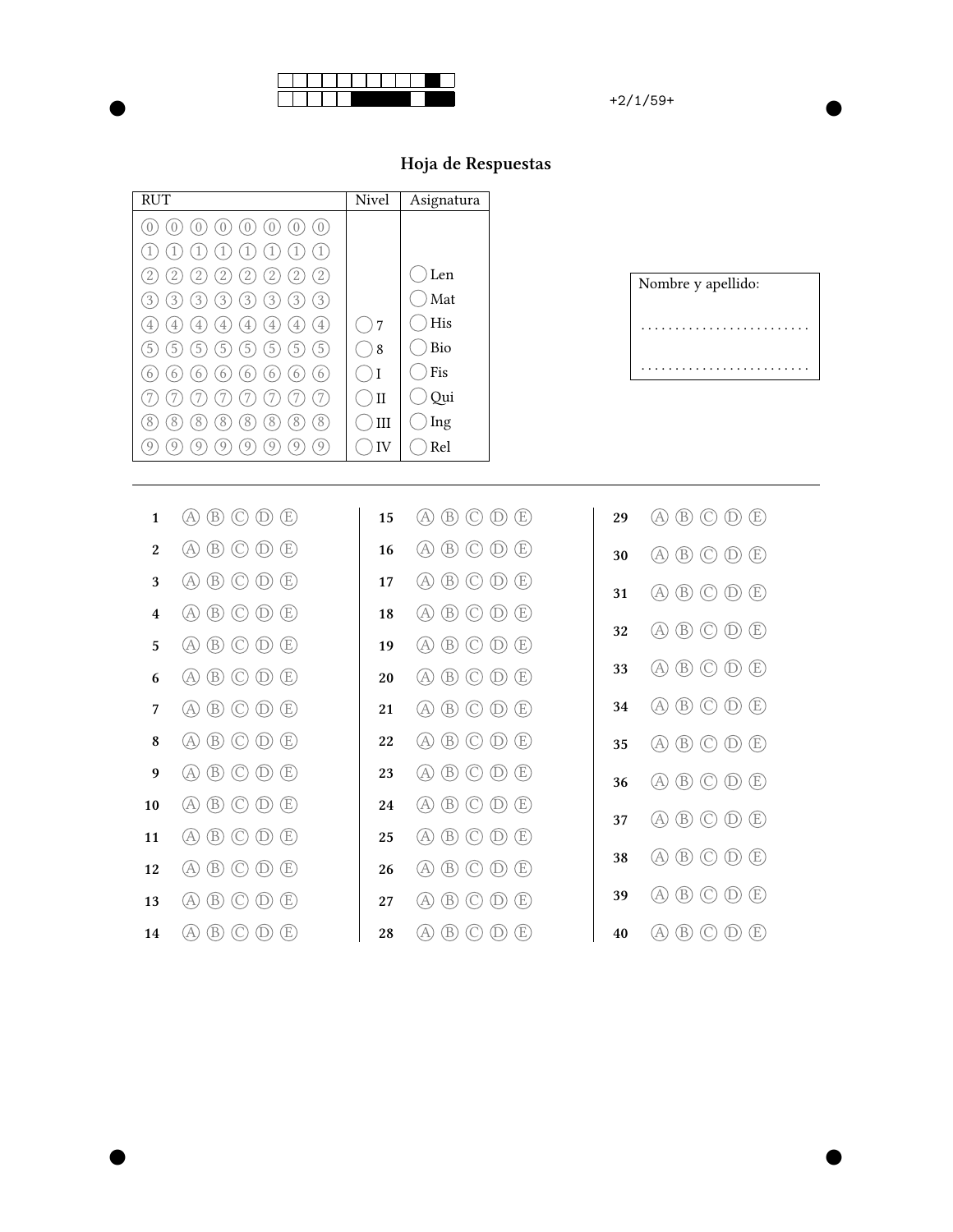|  |  |  |  | . . | ٠ | ./58+<br>$+3/1$<br>ິບ/ |  |
|--|--|--|--|-----|---|------------------------|--|

| <b>RUT</b>                                      |                                                                                                                                                                                                                                                                                                                                      | Nivel                                                                                                        | Asignatura                                                    |                                |    |                                                                                   |
|-------------------------------------------------|--------------------------------------------------------------------------------------------------------------------------------------------------------------------------------------------------------------------------------------------------------------------------------------------------------------------------------------|--------------------------------------------------------------------------------------------------------------|---------------------------------------------------------------|--------------------------------|----|-----------------------------------------------------------------------------------|
| $\circled{0}$<br>$\textcircled{\scriptsize{1}}$ | $\circled{0}$<br>$\circled{0}$<br>$\circledcirc$<br>$\circled{0}$<br>$\circled{0}$<br>$\circled{0}$<br>$\circled{0}$<br>$\textcircled{\scriptsize{1}}$<br>$\left( \mathrm{T}\right)$<br>$\Large{\textcircled{\small{1}}}$<br>$\left( \Gamma \right)$<br>$\textcircled{\scriptsize{1}}$<br><u>①</u><br>$\textcircled{\scriptsize{1}}$ |                                                                                                              |                                                               |                                |    |                                                                                   |
| $\circled{2}$                                   | 2)<br>2<br>2)<br>2)<br>2)<br>2<br>2)                                                                                                                                                                                                                                                                                                 |                                                                                                              | Len                                                           |                                |    | Nombre y apellido:                                                                |
| (3)                                             | 3<br>$\circled{3}$<br>(3)<br>3)<br>3<br>3)<br>(3)                                                                                                                                                                                                                                                                                    |                                                                                                              | Mat                                                           |                                |    |                                                                                   |
| $\circled{4}$                                   | $\left( 4\right)$<br>$\left( 4\right)$<br>$\left( 4\right)$<br>$\left( 4\right)$<br>$\left(4\right)$<br>$\left(4\right)$<br>$\left(4\right)$                                                                                                                                                                                         | $\binom{1}{2}$                                                                                               | His                                                           |                                |    | .                                                                                 |
| $\circledS$                                     | (5)<br>5)<br>5<br>5)<br>(5)<br>5)<br>(5)                                                                                                                                                                                                                                                                                             | $\left(\begin{array}{c} \end{array}\right)$<br>$\overline{8}$                                                | Bio                                                           |                                |    |                                                                                   |
| $\circledS$<br>7                                | 6<br>6<br>6)<br>6<br>6)<br>6<br>$\odot$<br>T)<br>T)<br>7)<br>7)<br>7,<br>7)<br>T,                                                                                                                                                                                                                                                    | $\left(\begin{array}{c} \end{array}\right)$ I<br>$\left( \begin{array}{c} 1 \end{array} \right)$<br>$\rm II$ | Fis<br>Qui                                                    |                                |    |                                                                                   |
| (8)                                             | (8)<br>(8)<br>(8)<br>(8)<br>(8)<br>(8)<br>(8)                                                                                                                                                                                                                                                                                        | $\rm III$                                                                                                    | Ing                                                           |                                |    |                                                                                   |
| $\circledcirc$                                  | $\circled{9}$<br>$\circledcirc$<br>$\circledcirc$<br>$\circledcirc$<br>9)<br>$\circledcirc$<br>$\odot$                                                                                                                                                                                                                               | IV                                                                                                           | Rel                                                           |                                |    |                                                                                   |
|                                                 |                                                                                                                                                                                                                                                                                                                                      |                                                                                                              |                                                               |                                |    |                                                                                   |
| $\mathbf{1}$                                    | $\textcircled{A}$ $\textcircled{B}$ $\textcircled{C}$ $\textcircled{D}$ $\textcircled{E}$                                                                                                                                                                                                                                            | 15                                                                                                           | $B$ $C$ $D$ $E$<br><b>A</b>                                   |                                | 29 | $\textcircled{A} \textcircled{B} \textcircled{C} \textcircled{D} \textcircled{E}$ |
| $\boldsymbol{2}$                                | $\circledR$<br>$\mathbb{E}$<br>$\circled{A}$<br>$\circled{c}$<br>$\circled{D}$                                                                                                                                                                                                                                                       | 16                                                                                                           | $\circled{B}$<br>$\circled{c}$<br><b>A</b>                    | $\circled{D}$<br>$\mathbb{E}$  | 30 | $\circledB$<br>$(D)$ $(D)$<br>$\circled{A}$                                       |
| 3                                               | $\circledR$<br>$\odot$<br>$\circled{D}$<br>$\mathbb{E}$<br>(A)                                                                                                                                                                                                                                                                       | 17                                                                                                           | $\circled{B}$<br>$\odot$<br>$\circled{A}$                     | $\circled{D}$<br>$\mathbb{E}$  | 31 | $B$ $C$ $D$ $E$<br>A)                                                             |
| 4                                               | $\mathcal{A}$<br>$\mathcal{B}$<br>$\circled{c}$<br>(D)<br>(E)                                                                                                                                                                                                                                                                        | 18                                                                                                           | $\mathcal{A}$<br>$\circled{B}$<br>$\circled{C}$ $\circled{D}$ | (E)                            |    |                                                                                   |
| 5                                               | $\circledR$<br>$\circled{D}$<br>$\mathbb{E}$<br>A)<br>$\circled{c}$                                                                                                                                                                                                                                                                  | 19                                                                                                           | $\circledR$<br>$\circled{c}$<br>@                             | $\circled{D}$<br>$\mathbb{E}$  | 32 | $(B)$ $($ $)$ $($ $)$ $($ $)$ $($ $)$ $($ $)$<br>$\circled{A}$                    |
| 6                                               | $\circledD$<br>$\circled{B}$<br>$\circled{c}$<br>$\circled{E}$<br>@                                                                                                                                                                                                                                                                  | $20\,$                                                                                                       | $\circled{B}$<br>$\odot$<br>$\circled{A}$                     | $\circled{D}$<br>$\circled{E}$ | 33 | $\circledB$<br>$\circledD \circledE$<br>$\circled{A}$                             |
| 7                                               | $\circled{A}$<br>$\circledR$<br>$\circled{c}$<br>$\circledD$<br>$\mathbb{E}$                                                                                                                                                                                                                                                         | 21                                                                                                           | $\circled{B}$<br>$\circled{c}$<br>@                           | $\circled{D}$<br>$\circled{E}$ | 34 | B O D E<br>$\circled{A}$                                                          |
| $\bf 8$                                         | $\circledR$<br>$\odot$<br>$\circled{D}$<br>$\mathbb{E}$<br>(A)                                                                                                                                                                                                                                                                       | 22                                                                                                           | $\circled{B}$<br>$\odot$<br>$\circled{A}$                     | $\circled{D}$<br>$\mathbb{E}$  | 35 | $\circledB$<br>$\circled{A}$<br>$\circledD \circledE$                             |
| 9                                               | $\circled{D}$<br>$\circled{B}$<br>$\odot$<br>(E)<br>$\left(\overline{A}\right)$                                                                                                                                                                                                                                                      | 23                                                                                                           | $\circled{A}$<br>$\circled{B}$<br>$\circled{C}$ $\circled{D}$ | (E)                            | 36 | $\circled{B}$ $\circlearrowright$<br>$(D)$ $(E)$<br>A)                            |
| 10                                              | $\circledR$<br>$\circled{D}$<br>$\mathbb{E}$<br>A)<br>$\circled{c}$                                                                                                                                                                                                                                                                  | 24                                                                                                           | $\circledR$<br>$\odot$<br>$\circled{A}$                       | $\circled{D}$<br>$\mathbb{E}$  | 37 | $\circled{E}$<br>$\circledB$<br>@<br>$\circledD$                                  |
| 11                                              | $\circled{B}$<br>$\circled{c}$<br>$\circledD$<br>$\circled{E}$<br>$\circled{A}$                                                                                                                                                                                                                                                      | 25                                                                                                           | $\circled{B}$<br>$\circledcirc$<br>$\circled{A}$              | $\circledD$<br>$\circled{E}$   |    |                                                                                   |
| 12                                              | $\circledR$<br>$\circledD$<br>$\mathbb{E}$<br>$\circled{A}$<br>$\circled{c}$                                                                                                                                                                                                                                                         | 26                                                                                                           | $\circledR$<br>$\odot$<br><b>A</b>                            | $\circled{D}$<br>$\mathbb{E}$  | 38 | $\circledB$<br>$\odot$<br>$(D)$ $(D)$<br>A)                                       |
| 13                                              | $\circled{B}$<br>$\circled{c}$<br>$\circled{D}$<br>$\mathbb{E}$<br>(A)                                                                                                                                                                                                                                                               | 27                                                                                                           | $\circled{B}$<br>$\circled{c}$<br>$\circled{A}$               | $\mathbb{E}$<br>$\circled{D}$  | 39 | $\circledR$<br>$\odot$<br>$\circled{D}$<br>$\mathbb{E}$<br>@                      |
| 14                                              | $\circled{C}$ $\circled{D}$ $\circled{E}$<br>A)<br>(B)                                                                                                                                                                                                                                                                               | 28                                                                                                           | $(B)$ $(C)$ $(D)$ $(E)$<br>$\circledA$                        |                                | 40 | $B$ $C$ $D$ $E$<br>A)                                                             |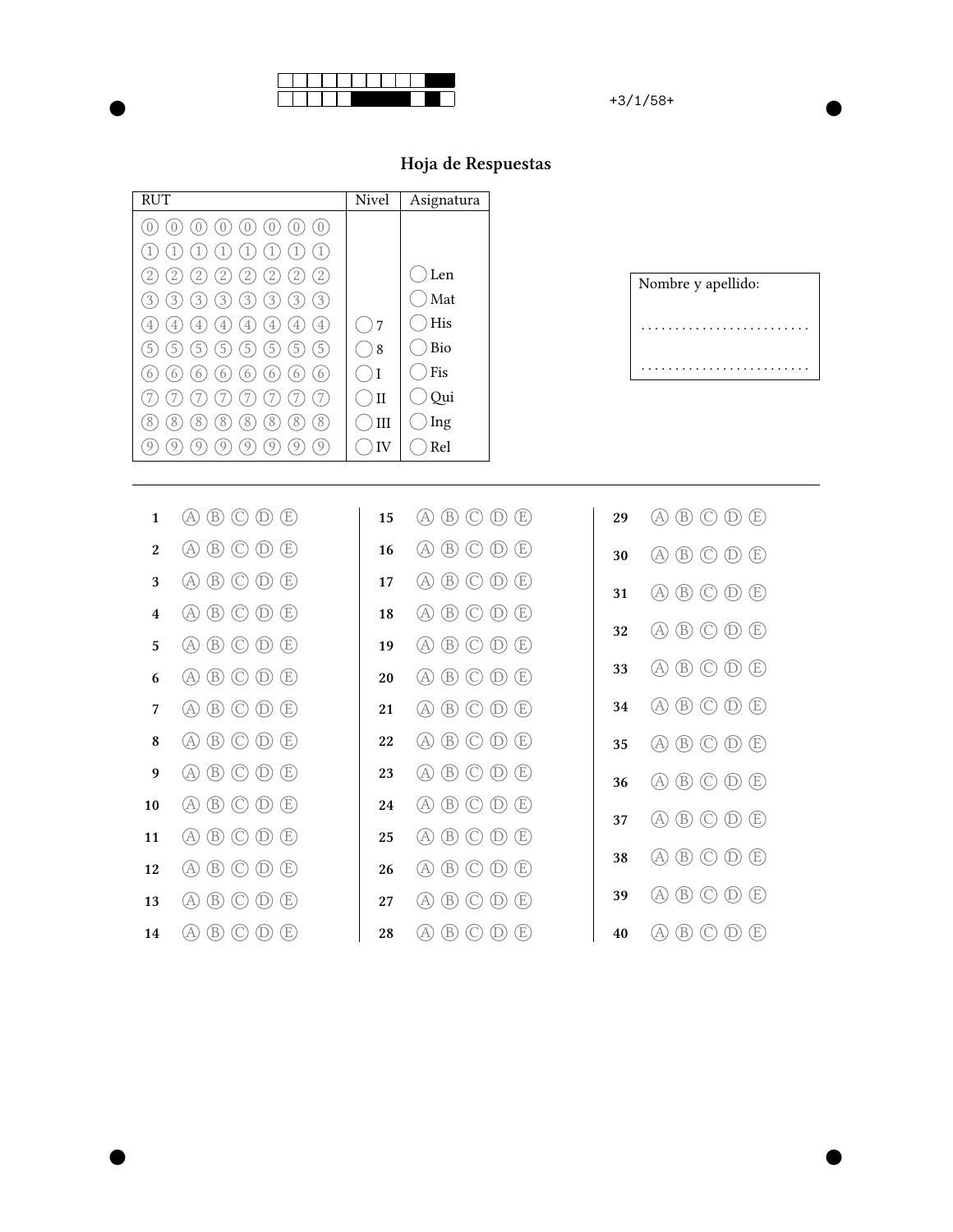|  | ٠ | 1/57+<br>$+4/1$ |
|--|---|-----------------|

|                         | <b>RUT</b>                                                                                                                                                                                            | Nivel                                                               | Asignatura                                                                                                                           |                     |                                                                    |
|-------------------------|-------------------------------------------------------------------------------------------------------------------------------------------------------------------------------------------------------|---------------------------------------------------------------------|--------------------------------------------------------------------------------------------------------------------------------------|---------------------|--------------------------------------------------------------------|
| $\circledcirc$<br>(1)   | $\circled{0}$<br>$\circled{0}$<br>$\circledcirc$<br>$\circled{0}$<br>$\circledcirc$<br>$\circled{0}$<br>$\left( \mathrm{1}\right)$<br>(1)<br>$\hat{1}$<br>$\left(1\right)$<br>$\left(1\right)$<br>(1) | $\circledcirc$<br>$\textcircled{\scriptsize{1}}$                    |                                                                                                                                      |                     |                                                                    |
| $\circled{2}$           | 2)<br>2<br>$\widehat{2}$<br>2)<br>2,<br>(2)                                                                                                                                                           | 2                                                                   | Len                                                                                                                                  |                     | Nombre y apellido:                                                 |
| 3                       | 3<br>3<br>3)<br>3<br>(3)<br>3)                                                                                                                                                                        | 3                                                                   | $\operatorname*{Mat}% \nolimits_{\mathbb{Z}}\left( \mathbb{Z}^{\Sigma\left( 1\right) }% ,\mathbb{Z}^{\Sigma\left( 2\right) }\right)$ |                     |                                                                    |
| $\bigcircled{4}$<br>(5) | $\left( 4\right)$<br>$\widehat{4}$<br>$\binom{4}{5}$<br>$\mathcal{A}$<br>$\left( 4\right)$<br>$\left( 4\right)$<br>(5)<br>5<br>5)<br>(5)<br>5)<br>(5)                                                 | $\circled{4}$<br>7<br>(5)<br>$\rightarrow$<br>8                     | His<br>Bio                                                                                                                           |                     |                                                                    |
| $\circledcirc$          | 6<br>6<br>6<br>6<br>6<br>$\odot$                                                                                                                                                                      | 6<br>$\Box$                                                         | Fis                                                                                                                                  |                     |                                                                    |
| 7                       | $\widehat{Z}$<br>T.<br>T,<br>7,<br>7)<br>7)                                                                                                                                                           | 7)<br>$\left( \begin{array}{c} \end{array} \right)$<br>$\mathbf{I}$ | Qui                                                                                                                                  |                     |                                                                    |
| (8)                     | (8)<br>(8)<br>(8)<br>(8)<br>(8)<br>(8)                                                                                                                                                                | (8)<br>$\Box$                                                       | Ing                                                                                                                                  |                     |                                                                    |
|                         | $\circledcirc$<br>$\circledcirc$<br>$\circledcirc$<br>$\circledcirc$<br>$\circledcirc$<br>$\circledcirc$<br>$\circledcirc$                                                                            | $\circledcirc$<br>$\bigcirc$ IV                                     | Rel<br>$\rightarrow$                                                                                                                 |                     |                                                                    |
|                         |                                                                                                                                                                                                       |                                                                     |                                                                                                                                      |                     |                                                                    |
|                         | $(A)$ $(B)$ $(C)$ $(D)$ $(E)$<br>$\mathbf{1}$                                                                                                                                                         | 15                                                                  | $(B)$ $(C)$ $(D)$ $(E)$<br>(A)                                                                                                       | 29                  | $(B)$ $($ $)$ $($ $)$ $($ $)$ $($ $)$ $($ $)$<br>A)                |
|                         | $\circled{B}$<br>$\circled{D}$<br>$\circled{E}$<br>A)<br>$\odot$<br>$\boldsymbol{2}$                                                                                                                  | 16                                                                  | $\circled{B}$<br>$\odot$<br>$\circledD$<br>@                                                                                         | $\mathbb{E}$<br>30  | $B$ $C$ $D$ $E$<br>$\circled{A}$                                   |
|                         | $\circled{B}$<br>$\odot$<br>$\circled{D}$<br>$\circled{E}$<br>$\circled{A}$<br>3                                                                                                                      | 17                                                                  | $\circled{B}$<br>$\circled{c}$<br>$\circled{D}$<br>(A)                                                                               | $\circled{E}$<br>31 | $B$ $C$ $D$ $E$<br>$\circledA$                                     |
|                         | $\circled{B}$<br>$\circledcirc$ $\circledcirc$ $\circledcirc$<br><b>A</b><br>4                                                                                                                        | 18                                                                  | (B)<br>$\circled{c}$<br>$\circled{D}$<br>@                                                                                           | (E)<br>32           | $B$ $C$ $D$ $E$<br>$\circledA$                                     |
|                         | $\mathcal{A}$<br>$\mathcal{B}$<br>$\odot$<br>$\circled{D}$<br>$\mathbb{E}$<br>5                                                                                                                       | 19                                                                  | $\circled{B}$<br>A)<br>$\odot$<br>$\circled{D}$                                                                                      | $\mathbb{E}$        |                                                                    |
|                         | $\circled{D}$<br>$\circled{B}$<br>$\odot$<br>$\mathbb{E}$<br>A)<br>6                                                                                                                                  | 20                                                                  | $\circled{B}$<br>$\circled{c}$<br>$\circled{D}$<br>A)                                                                                | 33<br>$\mathbb{E}$  | $B$ $O$ $D$ $E$<br>A)                                              |
|                         | $\circledR$<br>$\odot$<br>$\circled{D}$<br>$\circled$<br>A)<br>7                                                                                                                                      | 21                                                                  | $\circled{B}$<br>$\circledcirc$<br>$\circledD$<br>@                                                                                  | $\mathbb{E}$<br>34  | B O D E<br>@                                                       |
|                         | $\circled{B}$<br>$\odot$<br>$\circledD$<br>$\circled{E}$<br>$\circled{A}$<br>$\bf 8$                                                                                                                  | 22                                                                  | $\circled{B}$<br>$\circled{c}$<br>$^{\circledR}$<br>$\circled{A}$                                                                    | $\circled{E}$<br>35 | $B$ $C$ $D$ $E$<br>A)                                              |
|                         | $\mathcal{B}$<br>$\circledcirc$ $\circledcirc$ $\circledcirc$<br>$\left(\overline{A}\right)$<br>9                                                                                                     | 23                                                                  | $\circled{B}$<br>$\circled{D}$<br>(A)<br>$\circled{c}$                                                                               | (E)<br>36           | $\circled{B}$<br>$\odot$ $\odot$<br>(E)<br>(A)                     |
|                         | $\circled{B}$<br>$\circled{D}$<br>$\mathbb{E}$<br>A)<br>$\odot$<br>10                                                                                                                                 | 24                                                                  | $\mathcal{B}$<br>$\odot$<br>$\circled{D}$<br>A)                                                                                      | $\mathbb{E}$<br>37  | $(B)$ $($ $)$ $($ $)$ $($ $)$<br>$\circled{E}$<br>@                |
|                         | $\circled{B}$<br>$\odot$<br>$\circled{D}$<br>$\mathbb{E}$<br>$\circled{A}$<br>11                                                                                                                      | 25                                                                  | $\circled{B}$<br>$\circled{D}$<br>@<br>$\odot$                                                                                       | $\mathbb{E}$        |                                                                    |
|                         | $\circledB$<br>$\circled$<br>$\circled{c}$<br>$\circledD$<br>$\circled{A}$<br>12                                                                                                                      | 26                                                                  | $\circledcirc$<br>$\circledR$<br>$\circledD$<br>(A)                                                                                  | 38<br>$\circled{E}$ | © D E<br>$\circled{B}$<br>(A)                                      |
|                         | $\circled{B}$<br>$\circled{c}$<br>$\circled{D}$<br>$\circled{E}$<br>$\circled{A}$<br>13                                                                                                               | 27                                                                  | $\mathcal{B}$<br>O<br>$^{\circledR}$<br>(A)                                                                                          | 39<br>$\mathbb{E}$  | $\circledB$<br>$\odot$<br>$\circledD \circledE$<br>$^\mathrm{(A)}$ |
|                         | $\circled{B}$<br>$\circledcirc$ $\circledcirc$ $\circledcirc$<br>@<br>14                                                                                                                              | 28                                                                  | $(B)$ $(C)$ $(D)$<br>A)                                                                                                              | $\mathbb{E}$<br>40  | $\circledB$ $\circledD$ $\circledB$<br>(A)                         |